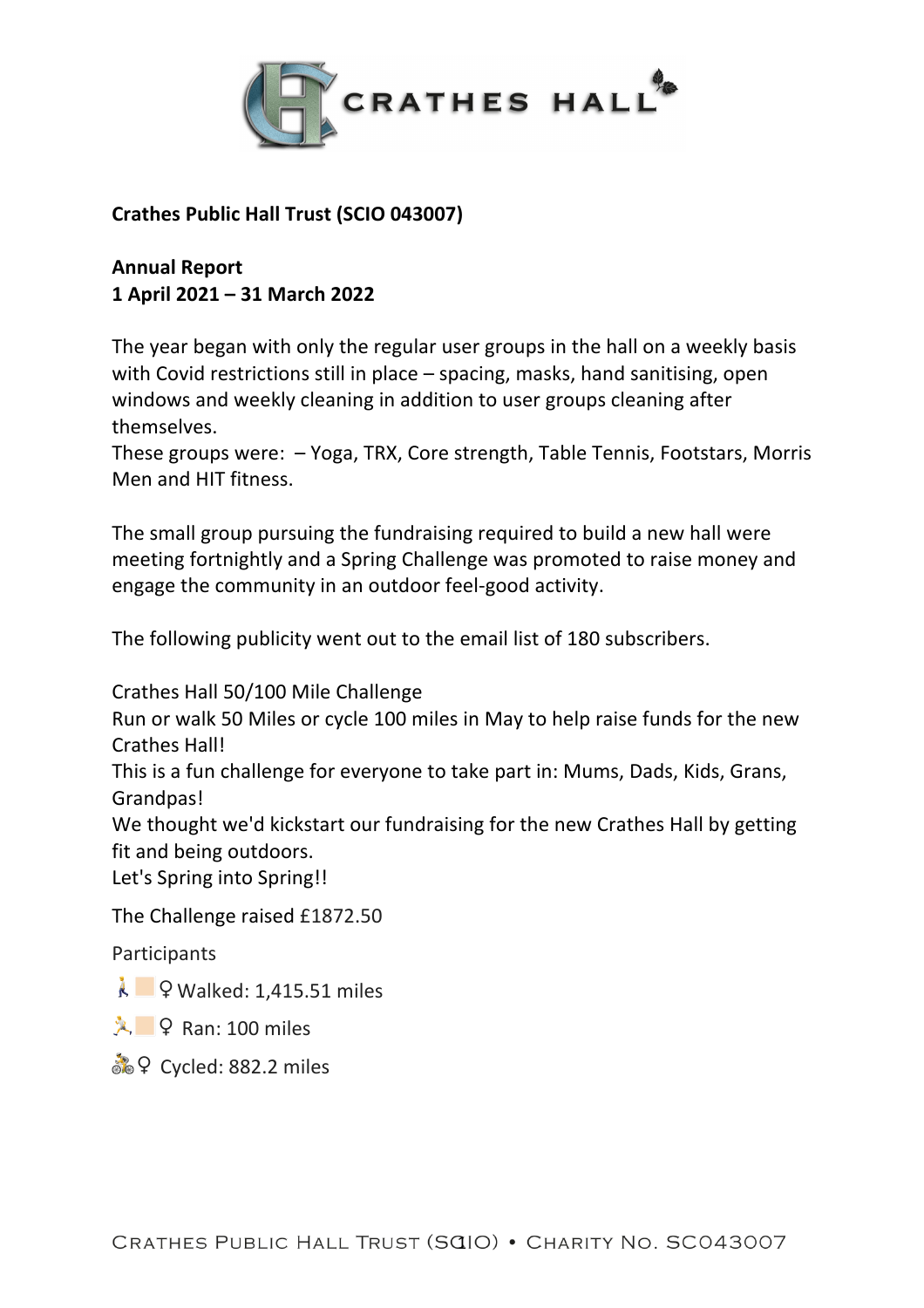

In addition, a Crathes resident took on a personal challenge to run from Benachie to Banchory which is over 50 km to raise funds for the hall and succeeded in raising £1263.32

In June the Trust held its AGM outdoors followed by a board meeting. One trustee resigned at the AGM and another agreed to take over the 200 Club role but to make it from April 2022 to March 2023 to avoid having to sell tickets in the run up to Christmas.

In August Covid restrictions were eased and a board meeting was held to discuss the implications.

The secretary gathered information from Government websites and the council.

The main regulations remaining were enhanced cleaning, ventilation and wearing of masks.

It was decided to allow all events in the hall (parties, ceilidhs, craft fairs etc.) to resume. The maximum capacities to be the same as pre-Covid.

The vice convener updated the Risk Assessment and the Covid information form.

The ladies and gents' toilets and the kitchen were reopened, and all users were told of their responsibility to make sure everything touched was cleaned before leaving the hall.

It was agreed to restart the famous Crathes Fly (seen mentioned in Estate agents' info about houses for sale in the Crathes area) in October with a craft table for the older children.

Also, in August the Trust agreed to change its constitution to a more democratic membership organisation, which has resulted in 67 members to date. Links were made with Victoria and Albert Halls, Ballater who had undergone a similar change to their constitution. After the new constitution was agreed by a majority of trustees it was sent to OSCR and approved.

A Hogmanay Ceilidh was also planned but unfortunately due to the Omicron variant emerging before Christmas the sold-out ceilidh was postponed until March 2022 and raised £1274.00 towards the new hall funds.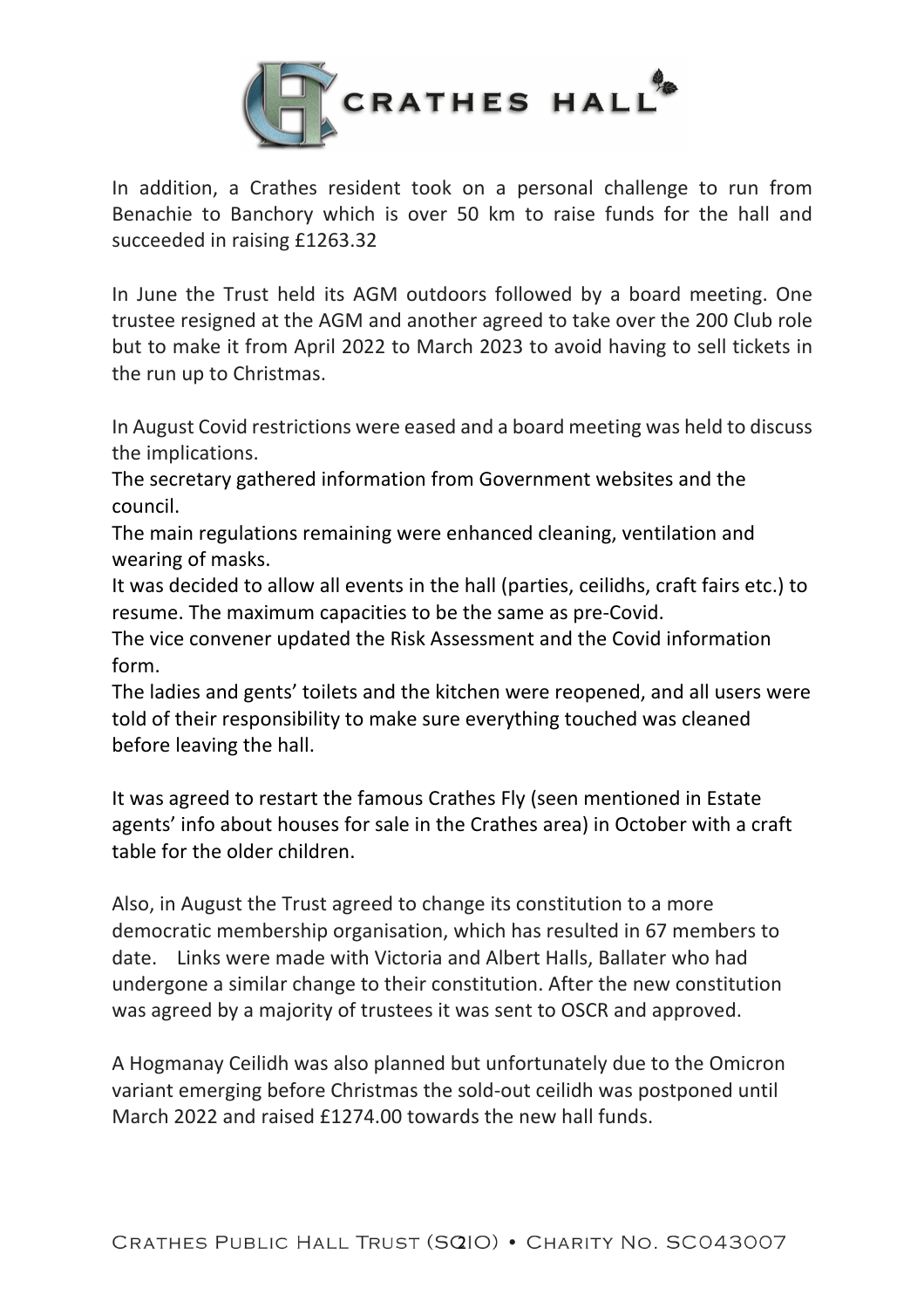

## Station Wood

The hall trustees begun discussions with the National Trust for Scotland about purchasing Station Wood, the 2.2 acres of woodland that surrounds the hall and car park to create a community woodland. We approached the Scottish Land Fund to support the purchase of the wood and in our stage one application to SLF, they agreed to fund a tree survey. The NTS asked us for a valuation of the wood and the Mid Hill Wind Farm Fund paid for Aberdeen and Northern Estates to do this. The valuation is £15,000. We then applied to SLF stage 2 and at the November Fly we held a community consultation event in tandem with an online survey with 76 responses and 97% in support of the purchase of station Wood. Thanks to local resident David Smart for doing the survey and drone footage of the wood for the consultation. (Drone footage still available on the hall website.

The SLF agreed to fund the purchase and our legal fees, though not the legal fees of NTS. They also granted money to erect a fence and hedge for aesthetic and safety purposes. Currently the sale is with both sets of lawyers.

In mid-November there was the launch of a book at the hall: Prehistoric Communities of the River Dee: Mesolithic and other lithic scatter sites of Central Deeside. This was attended by 60 people. The Mesolithic Deeside group are occasional users of the hall when they survey local fields for flints etc.

There was also a concert by the group Dowally.

In late November Storm Arwen cut off the power in the hall and led to the cancellation of a puppet show. The community council used the hall for people to come and charge their devices.

The small fundraising group which has met fortnightly over the year have achieved a lot despite the considerable difficulties of accessing funding for our £700,000 plus project especially with the National Lottery ceasing to fund capital projects, as they have been the major funder of new halls in the past. Achievements over the year have been:

- May fundraising challenge
- March Ceilidh raised £1274.00
- Promotion of Amazon Smile and easyfundraising
- Completion of the business plan after a year of work on it and consultation with Zero Waste Scotland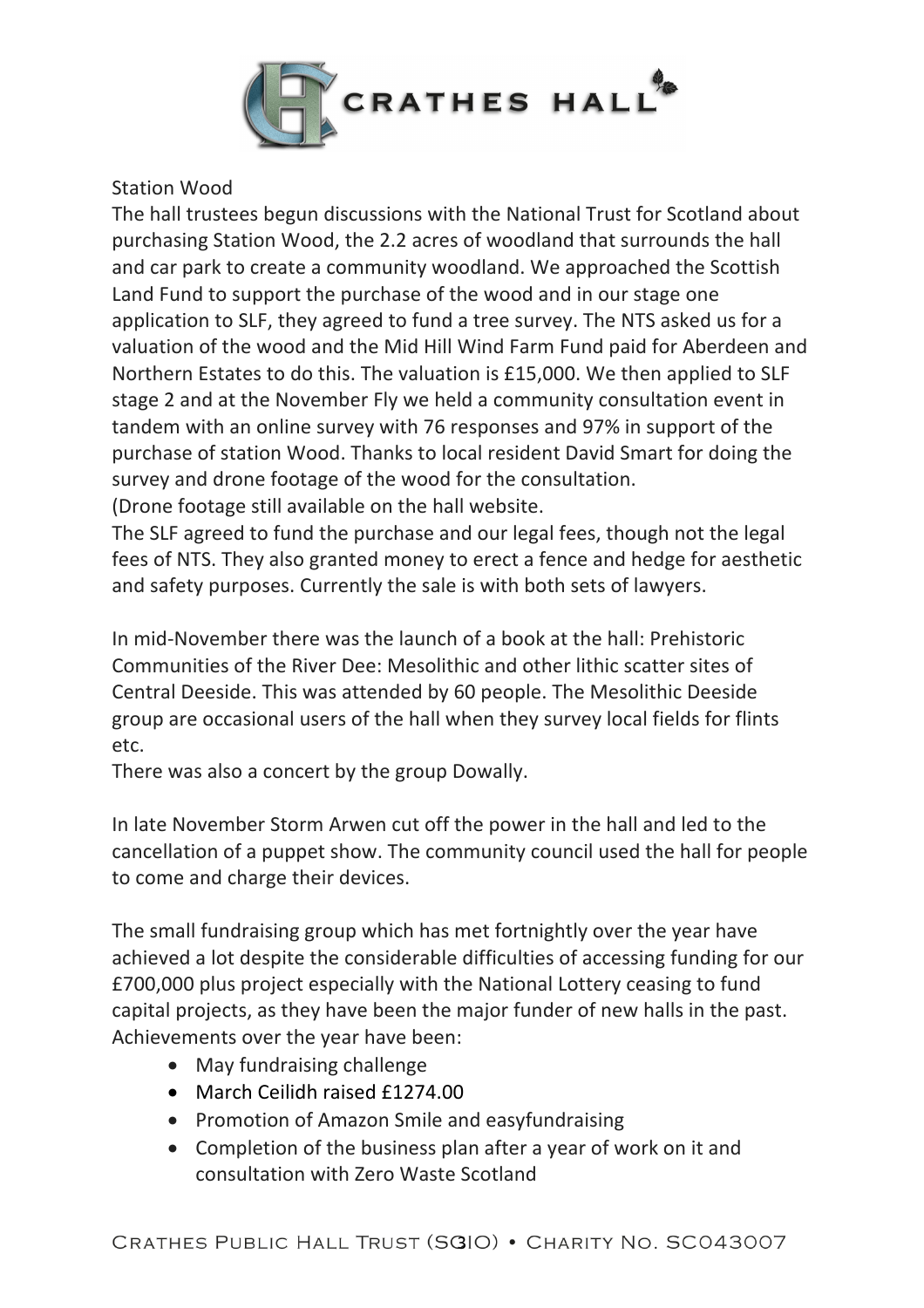

- Consultation with others Aberdeenshire Council, Heritage trust, Business gateway
- Looking at other local business plans Alford Railway and Torphins path group
- Regular communication through email list of 180, website, Facebook page, articles in local newsletters and Deeside Piper.
- Planning achieved in perpetuity by:
	- a) Fulfilling the planning requirement to photograph the existing hall (thanks to local resident and community councillor David Morrish)
	- b) Digging a 3x3 metre trench with advice from structural engineers Fairhurst (thanks to hall trustee Bert Macintosh)

Sadly, several funders we have approached have indicated that they cannot fund us now but could perhaps fund us further down the line. These are:

- EB Scotland
- Fife Environment Trust
- VattenFall
- Place Based Investment Programme via Aberdeenshire Council (who want to help complete the project)
- Levenseat

Applying to these funders has been time consuming in writing applications and by phone. Clearly a major investment is required to then attract other funders. The search goes on with a list of prospective wealthy individual donors to be targeted and hope for the Community Ownership Fund's third cycle in May 2022 and a black tie ball will be held in October this year.

At a hall meeting in February, it was decided to increase the hall charges as follows:

To increase charges from 1<sup>st</sup> April, 2022 to: -

£15 an hour for regular weekly hires £16.50 an hour for one-off hires on Monday to Friday £20 an hour for one-off hires on Saturday and Sunday £200 for an evening hire (from approx. 2.30 pm on one day to midday on the next) plus a £100 returnable deposit £500 for a 2-day wedding hire, plus a £100 returnable deposit